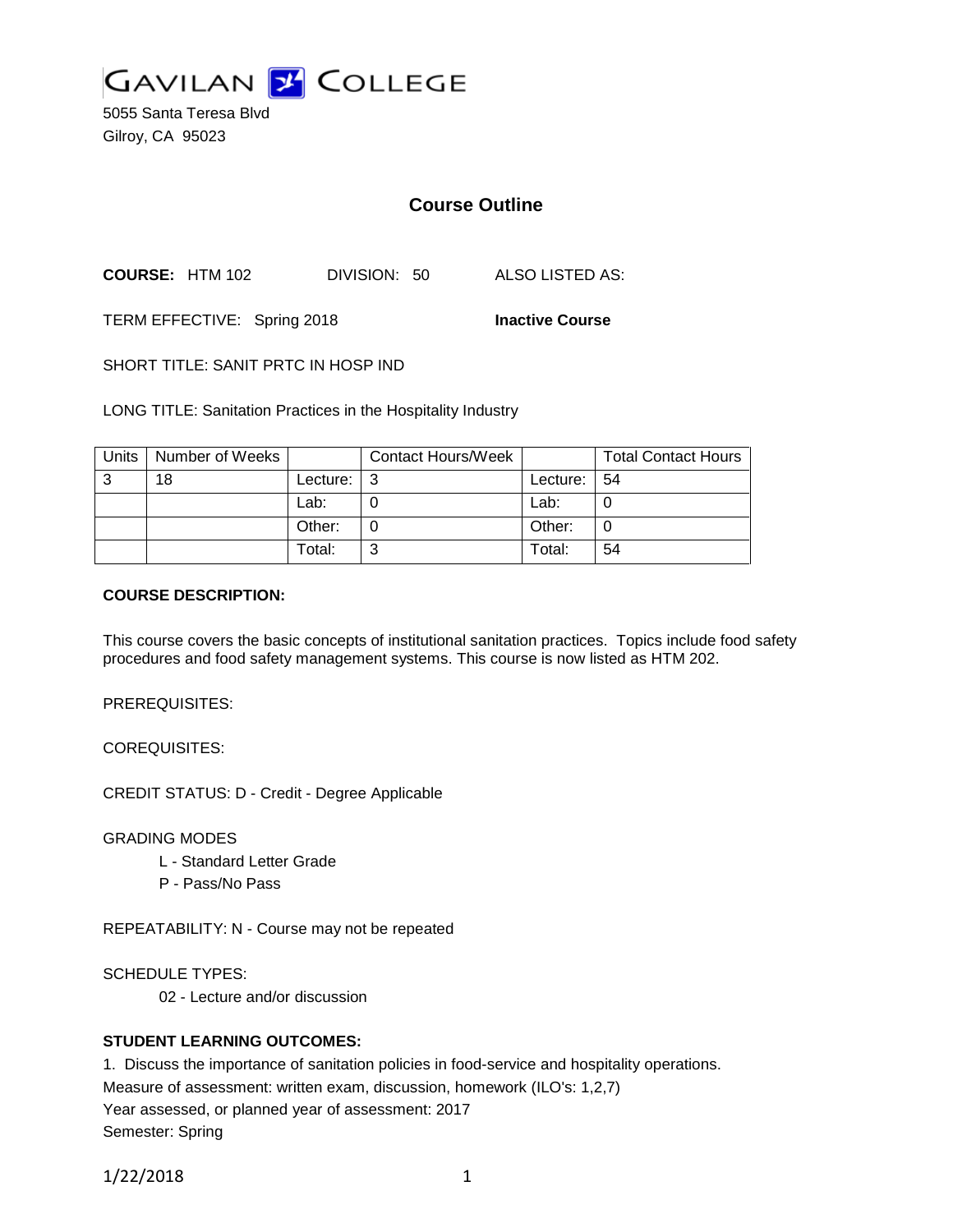2. Define management's role in the implementation and development of a sanitation program.

Measure of assessment: written exam, presentation (ILO's: 7,2,1,4)

Year assessed, or planned year of assessment: 2017

Semester: Spring

3. Identify the importance of state and federal laws and regulations relevant to the food-service industry.

Measure of assessment: written exam, homework (ILO's: 7,2)

Year assessed, or planned year of assessment: 2017

Semester: Spring

## **CONTENT, STUDENT PERFORMANCE OBJECTIVES, OUT-OF-CLASS ASSIGNMENTS**

Inactive Course: 03/27/2017

4.5 Hours:

Content: The Importance of Food Safety and Sanitation in Food Service - Food-borne Illnesses, How Foodborne Illnesses Occur, The Food Safety Responsibilities of a Manager.

Student Performance Objectives: Recognize the importance of food safety. Describe how food becomes unsafe. Identify TCS food. Recognize the risk factors for food-borne illnesses. Explain the important prevention measures for keeping food safe. Define food-borne illness, food-borne outbreak, contamination, spoilage and cross-contamination.

3 Hours:

Content: Understanding the Micro-world - Pathogens, Bacteria, Viruses, Parasites, Fungi, Biological Toxins.

Student Performance Objectives: Explain how biological pathogens contaminate food and discuss how to prevent that from happening. Discuss the environmental conditions that encourage the growth of harmful microorganisms in food-service.

4.5 Hours:

Content: Contamination, Food Allergens and Food-borne Illness - Physical and Chemical Contaminants, Deliberate Contamination of Food, Food Allergens.

Student Performance Objectives: Explain how physical and chemical pathogens contaminate food and discuss how to prevent that from happening. Describe how to prevent the deliberate contamination of food. Report how to respond to a food-borne illness outbreak. List common food allergens and recognize how to prevent reactions to them.

3 Hours:

Content: The Safe Food Handler - A Good Personal Hygiene Program, Personal Hygiene and Contamination.

Student Performance Objectives: Discuss typical ways in which food is contaminated. State the importance of good personal hygiene in food-service operations Demonstrate sanitation policies and practices. Describe the necessary skills and competencies to become a Safe Food Handler.

3 Hours:

Content: An Introduction to the Flow of Food - Cross-Contamination, Time-Temperature Control.

Student Performance Objectives:: Describe how cross-contamination of food occurs and explain how to prevent cross-contamination. Review how to prevent time-temperature abuse. Identify the correct kinds of thermometers to take temperature readings.

3 Hours:

Content: The Flow of Food: Purchasing and Receiving - Purchasing Considerations, Receiving Considerations, General Inspection Guidelines, Inspecting Specific Types of Food.

SPO:Student Performance Objectives: Discuss the practices that can be put in place to help ensure the food you receive is safe. List the criteria that should be used to accept or reject food during receiving. 3 Hours:

Content: The Flow of Food: Storage - General Storage Guidelines, Storing Specific Food.

Student Performance Objectives: Discuss the guidelines used for storing food and nonfood items to prevent time-temperature abuse and contamination. Explain how to properly label and date food.

3 Hours:

Content: The Flow of Food: Preparation - Preparation, Cooking Food, Cooling and Reheating Food.

1/22/2018 2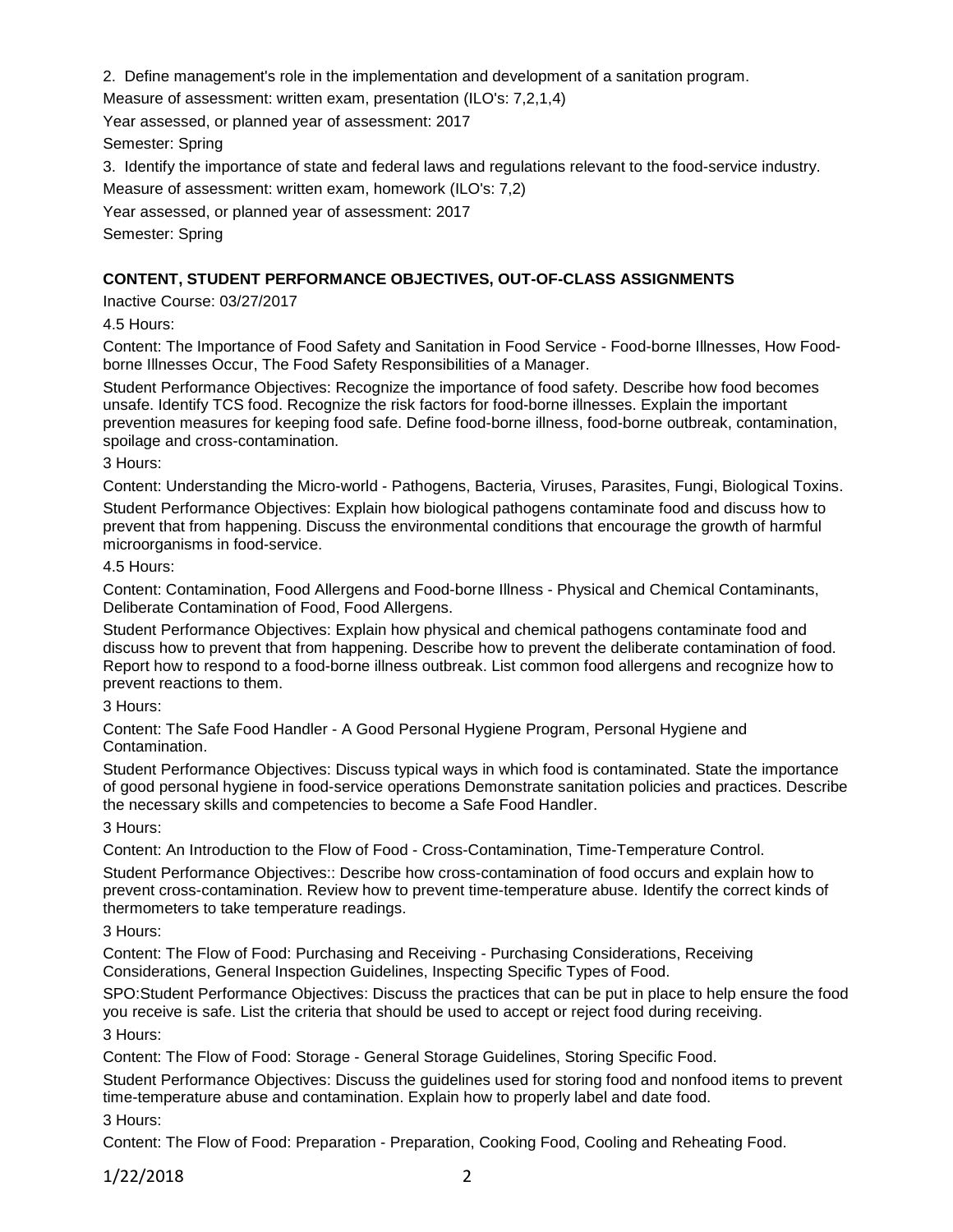Student Performance Objectives: List unsafe food handling practices which contribute to the spread of disease. Explain how to prevent cross-contamination and time-temperature abuse when preparing food. Describe how to thaw food correctly. Discuss the guidelines for cooling and reheating food to the correct temperature in the correct amount of time. Explain the components of the flow of food in a food service establishment.

### 3 Hours:

Content: The Flow of Food: Service - Holding Food for Service, Serving Food Safely, Off-Site Service.

Student Performance Objectives:: Review the guidelines for keeping food safe after you have prepped and cooked it, including holding hot food and holding cold food. Describe how to use time as a method of control for food. Discuss how to prevent contamination of food in self-service areas and when serving food to customers.

#### 4.5 Hours:

Content: Food Safety Management Systems - Active Managerial Control, Crisis Management.

Student Performance Objectives: Provide an overview of how a food safety management system works. Discuss the FDA's Public Health Interventions. Analyze the HAACP food safety management system. Explain the seven HAACP principles.

### 3 Hours:

Content: Safe Facilities - Designing a Safe Operation, Considerations for Other Areas of the Facility, Equipment Selection, Installing and Maintaining Kitchen Equipment, Utilities.

Student Performance Objectives: Explain how to pick materials and equipment that are safe for use in foodservice operations. Describe how to install and maintain equipment. Explain how to avoid food safety hazards caused by utilities. Discuss how to maintain facilities. State how to handle emergencies.

### 4.5 Hours:

Content: Cleaning and Sanitizing - Cleaning, Sanitizing, Dish Washing, Cleaning the Premises, Developing a Cleaning Program.

Student Performance Objectives: Explain the different methods of sanitizing and discuss how to make sure they are effective. State how and when to clean and sanitize surfaces. Review how to wash items in a dishwasher or a three-compartment sink and then properly store them. Explain how

to use and store cleaning tools and supplies. Discuss how to develop a cleaning program. Identify the necessary steps needed to implement and develop a sanitation program within a food-service establishment.

### 3 Hours:

Content: Integrated Pest Management - Integrated Pest Management (IPM) Systems, Identifying Pests, Working with a Pest Control Operator (PCO), Treatment, Using and Storing Pesticides.

Student Performance Objectives: Discuss how to prevent and control pests. Provide an overview of various Integrated Pest Management Systems. Discuss the proper use and storing of pesticides.

#### 3 Hours:

Content: Food Safety Regulations and Standards - Laws/Regulations that Impact the Food Service Industry, Importance of Government Agencies Responsible for Preventing Food-borne Illness, The Inspection Process, Self-Inspections, Voluntary Controls within the Industry.

Student Performance Objectives: Discuss the FDA Model Food Code and the California Uniform Retail Food Facility Law (CURFFL). Describe the voluntary controls and self-inspection processes that can be utilized for food safety.

3 Hours:

Content: Staff Food Safety Training - Training Staff, Ways of Training.

Student Performance Objectives: Discuss and practice a variety of methods that can be used to train staff about food safety.

2 Hours:

## **OUT OF CLASS ASSIGNMENTS:**

9 hours

Read related chapter in the ServSafe textbook. Complete the Study Questions at the end of the chapter. Read the Chapter Review Case Study, answer the questions and come prepared to discuss in class.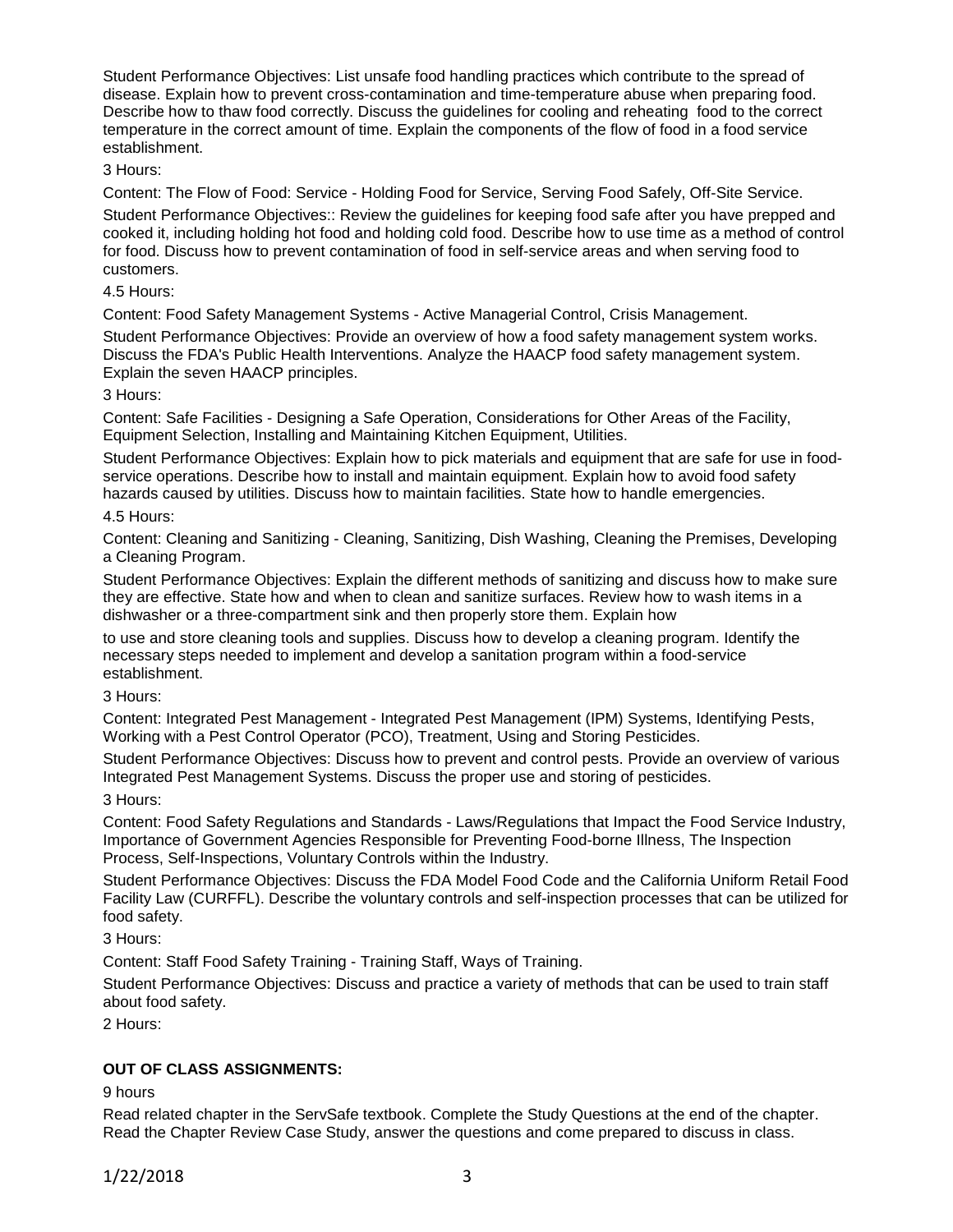## 6 hours

Read related chapter in the ServSafe textbook. Complete the Study Questions at the end of the chapter. Answer the Apply Your Knowledge questions relating to biological contaminants.

## 9 hours

Read related chapter in the ServSafe textbook. Complete the ServSafe practice quiz on Forms of Contamination. Read the Chapter Review Case Study, answer the questions and come prepared to discuss in class.

## 6 hours

Read related chapter in the ServSafe textbook. Complete the ServSafe practice quiz on The Safe Food Handler. Read the Chapter Review Case Study, answer the questions and come prepared to discuss in class.

## 6 hours

Read related chapter in the ServSafe textbook. Complete the ServSafe practice quiz on The Flow of Food: An Introduction. Read the Chapter Review Case Study, answer the questions and come prepared to discuss in class.

## 6 hours

Read related chapter in the ServSafe textbook. Complete the ServSafe practice quiz on The Flow of Food: Purchasing and Receiving. Read the Chapter Review Case Study, answer the questions and come prepared to discuss in class.

## 6 hours

Read related chapter in the ServSafe textbook. Complete the ServSafe practice quiz on The Flow of Food: Storage. Answer the Apply Your Knowledge questions relating to storage.

## 6 hours

Read related chapter in the ServSafe textbook. Complete the ServSafe practice quiz on The Flow of Food: Preparation. Read the Chapter Review Case Study, answer the questions and come prepared to discuss in class.

### 6 hours

Read related chapter in the ServSafe textbook. Complete the ServSafe practice quiz on The Flow of Food: Service. Read the Chapter Review Case Study, answer the questions and come prepared to discuss in class.

## 9 hours

Read related chapter in the ServSafe textbook. Complete the ServSafe practice quiz on Food Safety Management Systems. Read the Chapter Review Case Study, answer the questions and come prepared to discuss in class.

## 6 hours

Read related chapter in the ServSafe textbook. Complete the ServSafe practice quiz on Safe Facilities. Complete the Chapter Review Activities and come prepared to discuss in class.

## 9 hours

Read related chapter in the ServSafe textbook. Complete the ServSafe practice quiz on Cleaning and Sanitizing. Read the Chapter Review Case Study, answer the questions and come prepared to discuss in class.

## 6 hours

Read related chapter in the ServSafe textbook. Complete the ServSafe practice quiz on Pest Management. Answer the Apply Your Knowledge questions relating to pest control.

## 6 hours

Read instructor provided material on food safety laws and regulations. Complete an in-depth analysis of a food and beverage operation.

## 6 hours

Read instructor provided material on staff food safety training. Take a ServSafe practice certification exam. **METHODS OF INSTRUCTION:**

lecture, discussion, field trips, guest speakers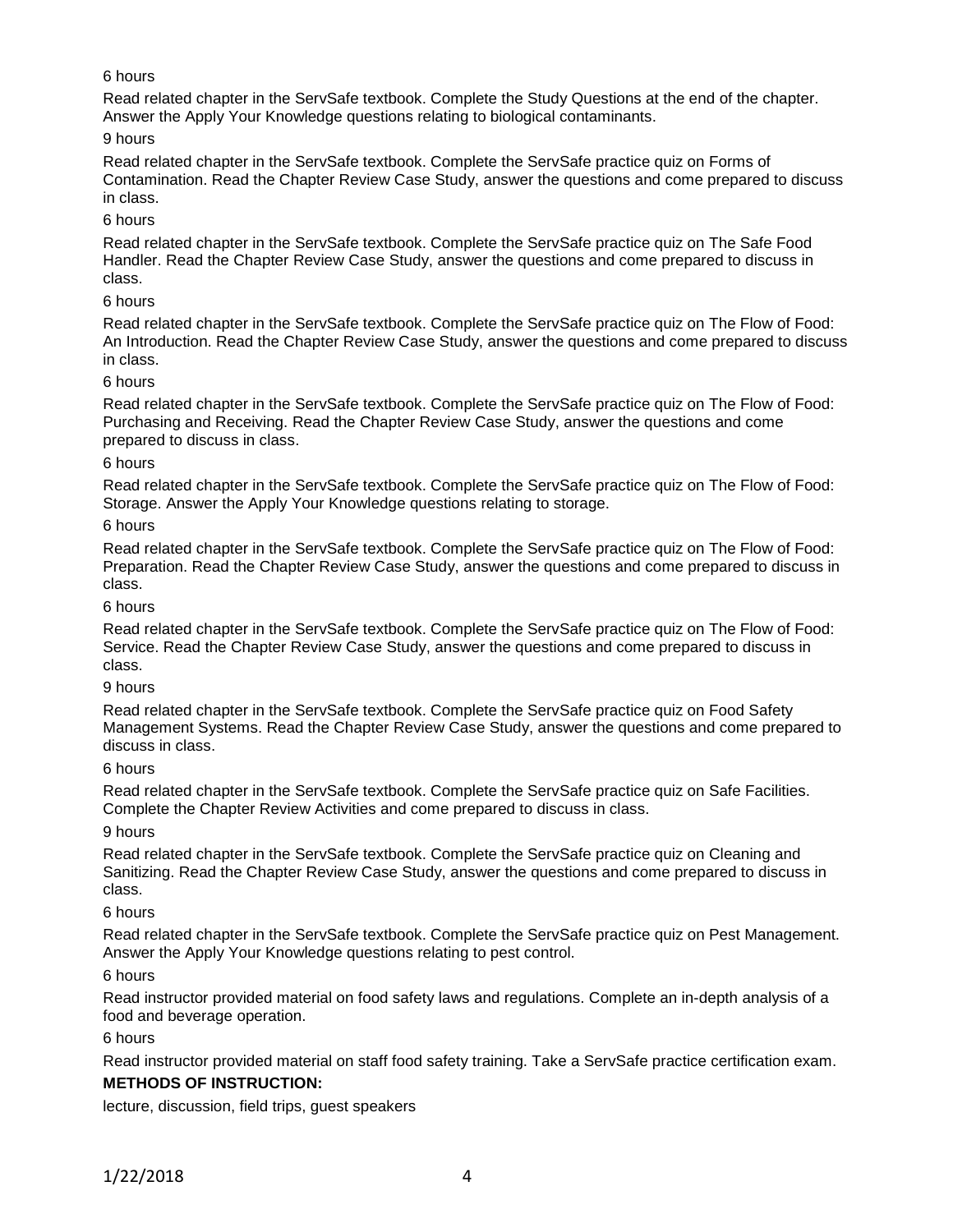## **METHODS OF EVALUATION:**

Writing assignments Percent of total grade: 10.00 % written homework Problem-solving assignments Percent of total grade: 30.00 % case studies Objective examinations Percent of total grade: 40.00 % multiple choice, true/false, matching Other methods of evaluation Percent of total grade: 20.00 %

### **REPRESENTATIVE TEXTBOOKS:**

Required: National Restaurant Association. ServSafe Manager Book, 6th Edition, English. Boston: Pearson Education,2014.

#### **ARTICULATION and CERTIFICATE INFORMATION**

Associate Degree: CSU GE: IGETC: CSU TRANSFER: Transferable CSU, effective 201730 UC TRANSFER: Not Transferable

SUPPLEMENTAL DATA: Basic Skills: N Classification: Y Noncredit Category: Y Cooperative Education: Program Status: 1 Program Applicable Special Class Status: N CAN: CAN Sequence: CSU Crosswalk Course Department: HTM CSU Crosswalk Course Number: 102 Prior to College Level: Y Non Credit Enhanced Funding: N Funding Agency Code: Y In-Service: N Occupational Course: C Maximum Hours: 3 Minimum Hours: 3 Course Control Number: CCC000576560 Sports/Physical Education Course: N

1/22/2018 5